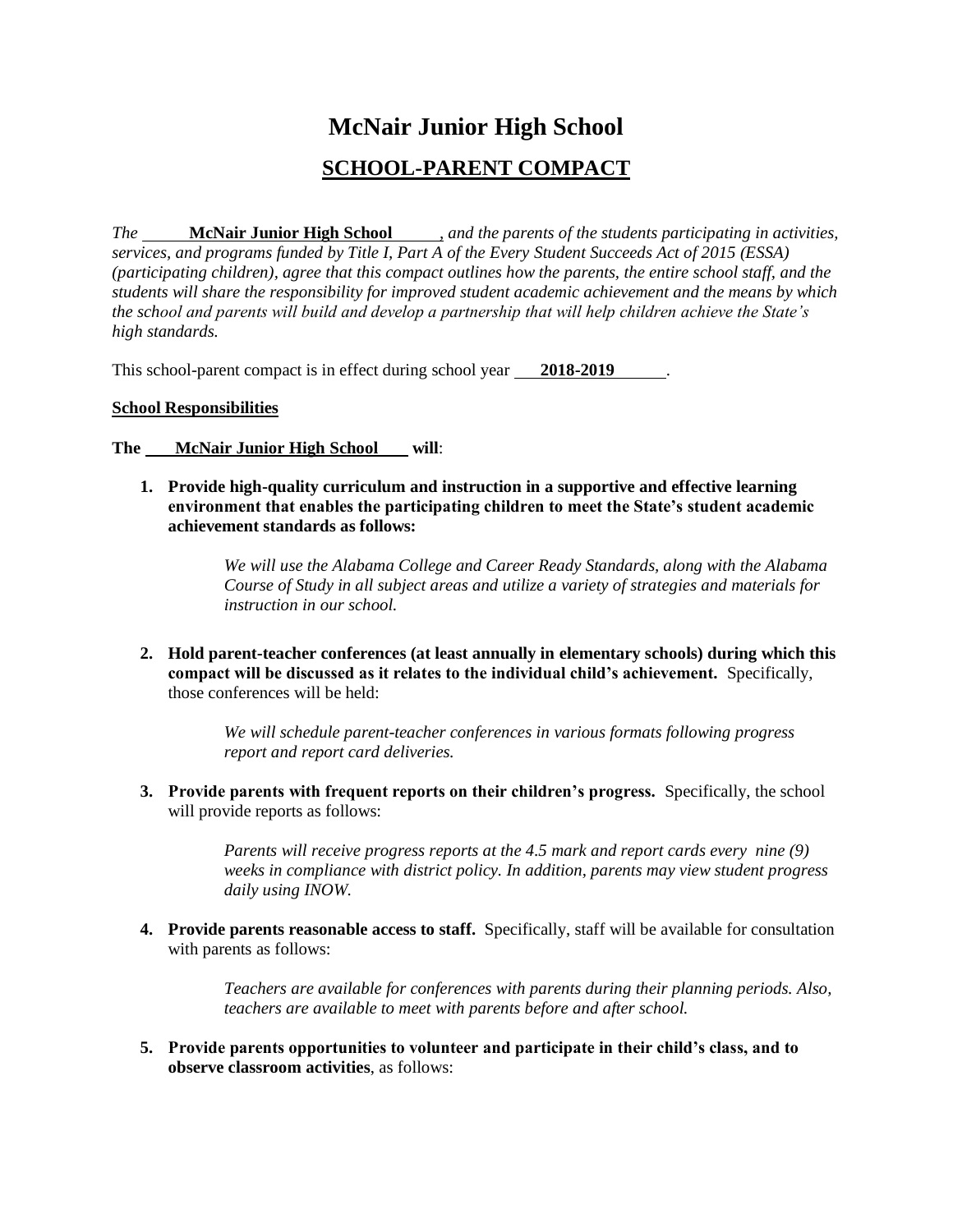*Parents have the opportunity to volunteer to support extracurricular activities (i.e. school concession stands, PTA, academic pep rallies, academic assemblies, etc.)*

# **6. Ensure regular two-way, meaningful communication between family members and school staff, and, to the extent practicable, in a language that family members can understand.**

*All school documents will be given in students' families' home languages.*

## **Parent Responsibilities**

**We, as parents, will support our children's learning in the following ways:**

- *Ensuring my child(ren) get the proper rest to be ready to learn.*
- *Ensuring my child(ren) attend school daily and on time.*
- *Making sure that homework is completed.*
- *Participating, as appropriate, in decisions relating to my children's education.*
- *Promoting positive use of my child's extracurricular time.*
- *Staying informed about my child's education and communicating with the school by promptly reading all notices from the school or the school district.*
- *Serving, to the extent possible, on advisory groups, such as Title I advisory committees and parent and family engagement committees, PTA.*

## **Student Responsibilities (revise as appropriate to grade level)**

We, as students, will share the responsibility to improve our academic achievement and achieve the State's high standards. Specifically, we will:

- *Follow the policies and procedures of the school.*
- *Do my academic best in all my classes.*
- *Do my homework every day and ask for help when needed.*
- *Seek assistance with my classwork when needed.*
- *Read at least 30 minutes every day outside of school time.*
- *Give to my parents or the adult who is responsible for my welfare all notices and information received by me from my school every day.*

\_\_\_\_\_\_\_\_\_\_\_\_\_\_\_\_\_\_\_\_\_\_\_ \_\_\_\_\_\_\_\_\_\_\_\_\_\_\_\_\_\_\_\_\_\_\_\_\_ \_\_\_\_\_\_\_\_\_\_\_\_\_\_\_\_\_\_\_\_\_\_ Student's Signature Parent's Signature(s) Teacher's Signature

\_\_\_\_\_\_\_\_\_\_\_\_\_\_\_\_\_\_\_\_\_\_\_\_ \_\_\_\_\_\_\_\_\_\_\_\_\_\_\_\_\_\_\_\_\_\_\_\_\_ \_\_\_\_\_\_\_\_\_\_\_\_\_\_\_\_\_\_\_\_\_\_

Date Date Date Date

\_\_\_\_\_\_\_\_\_\_\_\_\_\_\_\_\_\_\_\_\_\_\_\_

\_\_\_\_\_\_\_\_\_\_\_\_\_\_\_\_\_\_\_\_\_\_\_\_

Principal's Signature